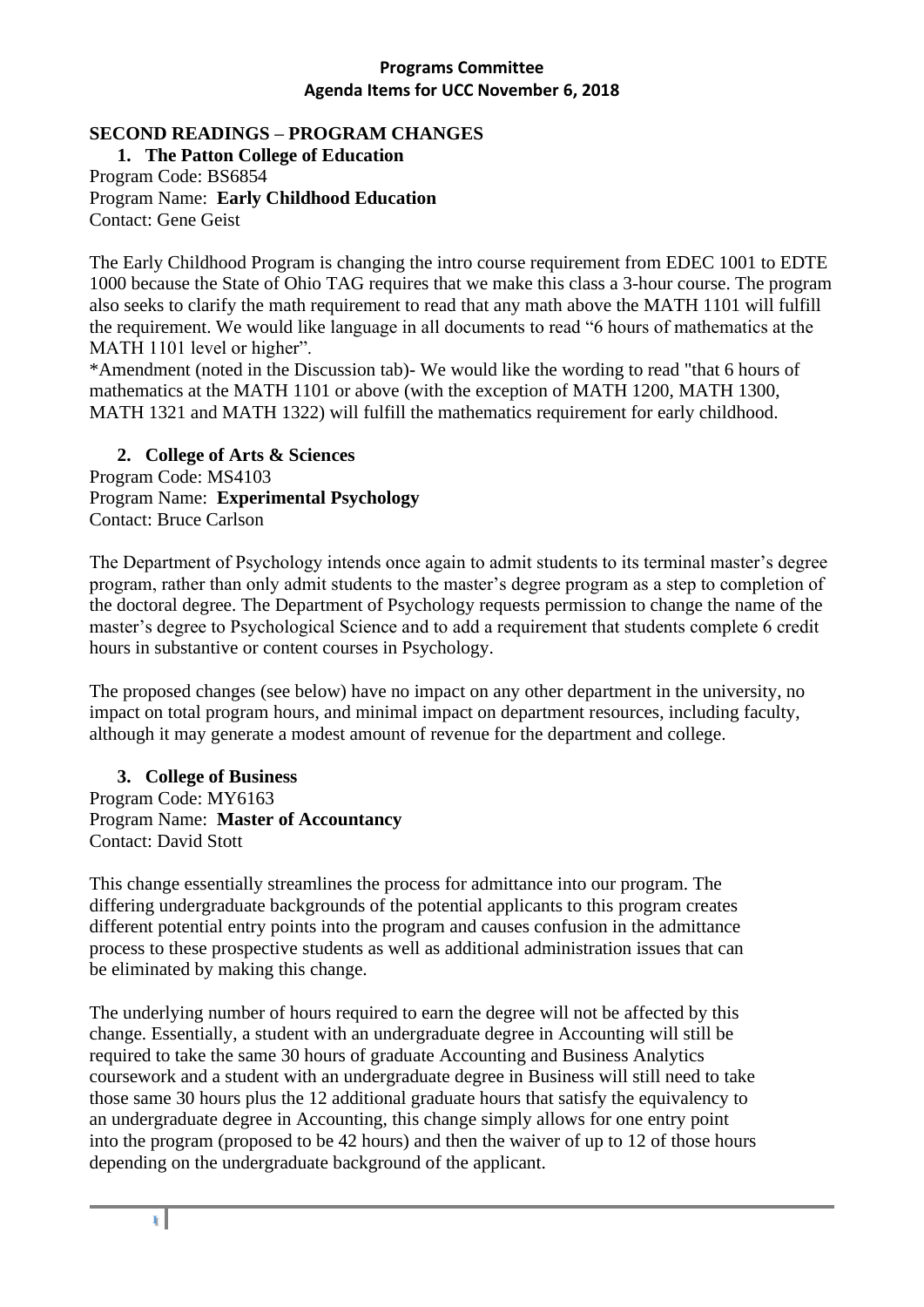## **4. College of Communication**

Program Code: BC5363 Program Name: **Communication Studies**  Program Contact: Jerry Miller

We are making the proposed changes to both of our B.S.C. programs, Athens and Regional Campus. The proposed change is simply removing the 1- hour COMS 1020 Introduction to Communication Studies Course as it has become irrelevant since most of our COMS students are taking or have taken UC 1900.

## **5. College of Communication**

Program Code: BC5364 Program Name: **Communication Studies Regional Campuses** Program Contact: Jerry Miller

We are making the proposed changes to both of our B.S.C. programs, Athens and Regional Campus. The proposed change is simply removing the 1- hour COMS 1020 Introduction to Communication Studies Course as it has become irrelevant since most of our COMS students are taking or have taken UC 1900.

**6. College of Health Sciences & Professions** Program Code: MS8174 Program Name: **Athletic Training** Program Contact: Sally Marinellie

We are requesting revisions to the new professional Master's of Science in Athletic Training. After meeting with various stakeholders for our program including medical centers, future employers, and the program medical director, we identified some minor changes for the program that will make the program stronger. These changes will benefit the student's clinical preparation and didactic experiences while maintaining a proper credit load. The changes include: PT 7400 Evidence-Based Practice in PT instead of AT 5030 Evidence-Based Practice in AT. Repeating AT 5910 Clinical Immersion in the spring semester Dropping the interprofessional education (IPE) elective and the general elective from spring semester year two of the program.

*Current hours = 59*  AT 5030 replaced with PT 7400 (+1 credit hour) AT 5910 will repeat (+ 6 credit hours) Remove IPE elective (-2 credit hours) Remove elective in spring of year 2 (-3 credit hours)

*Net increase = 2 credit hours (61)*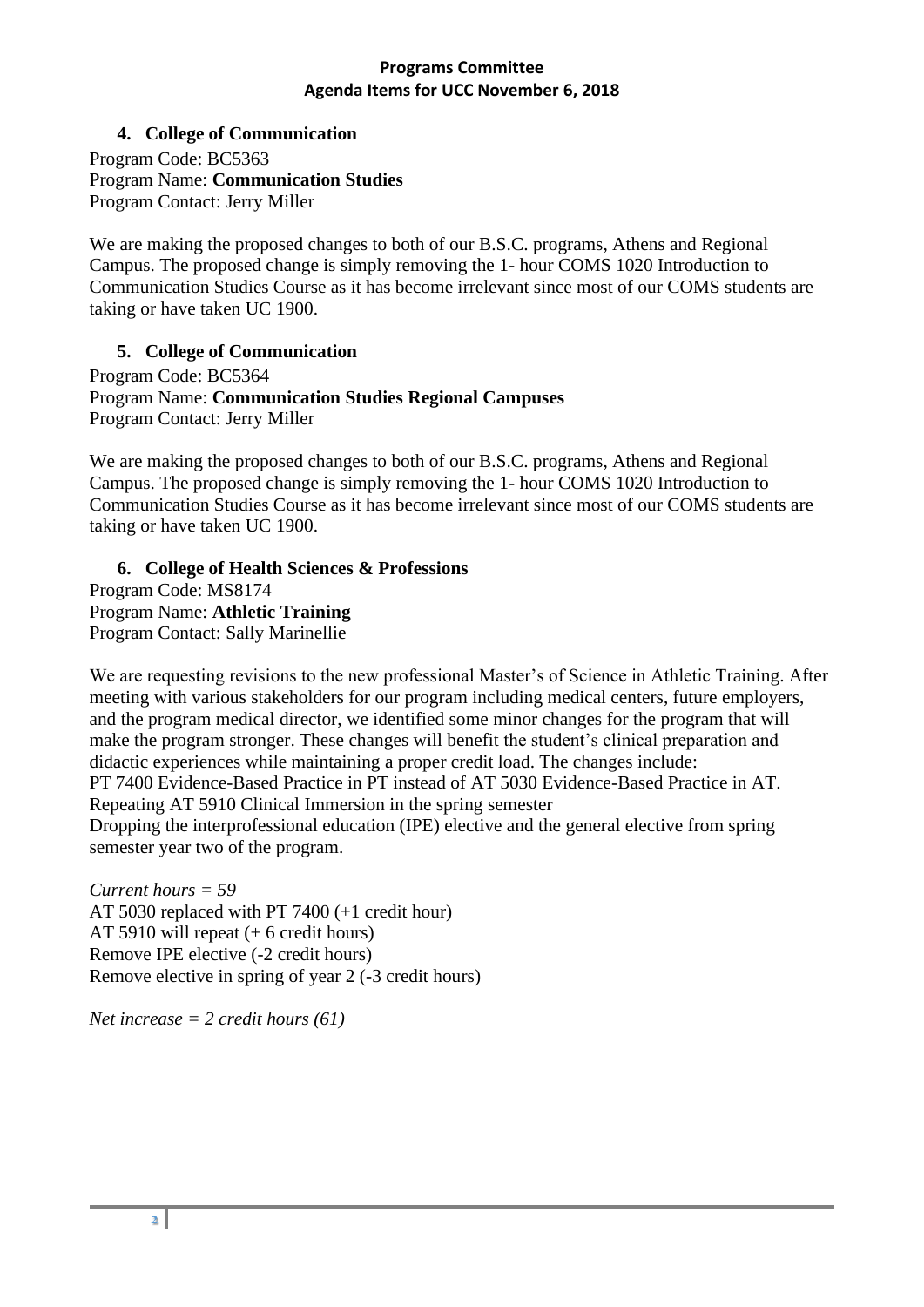**7. College of Health Sciences & Professions**  Program Code: MA5326 Program Name: **Speech-Language Pathology** Program Contact: Joann Benigno

The faculty members in Communication Sciences and Disorders (CSD) are proposing to increase the minimum credit hours associated with our Speech-Language Pathology Externship course, CSD 6910. The proposed change in this course will increase the minimum number of credit hours to earn the degree from 67 to 69, a total of 2 credit hours if taken one semester, or an increase from 67 to 71, a total of 4 credit hours if taken two semesters. There will be no anticipated impact on resource requirements, faculty, or other departments.

The minimum credits depend on whether students are pursuing Track A or Track B. The vast majority of our students pursue Track B (two externships--one in the schools and one in an adult facility). Students pursuing Track A only complete one externship because they also complete a master's thesis. The proposed change in this course will increase the minimum number of credit hours to earn the degree from 67 to 69, a total of 2 credit hours if taken one semester (Track A), or an increase from 67 to 71, a total of 4 credit hours if taken two semesters (Track B).

# **8. College of Health Sciences & Professions**

Program Code: BS6260 Program Name: **Environmental Health Science** Program Contact: Michelle Morrone

There are four reasons for these changes:

1. The Environmental Health Science (EH) program is accredited by the National Environmental Health Science and Protection Accreditation Council (EHAC). In 2016, EHAC revised its requirements and we are redesigning the EH major to align with the new requirements. 2. The existing program does not match the needs of the EH profession. The revised program includes cross-cutting environmental health topics that are more relevant for contemporary EH professionals.

3. The existing program does not offer students much flexibility in course selection. The revised program gives students more choices to fulfill the degree.

4. Several of the courses in the existing program are no longer offered and new courses have been created, so the revisions refresh the curriculum.

The revisions will increase the minimum credit hours required for the major from 107 to 108. (A comprehensive list of the changes can be located in OCEAN 1.9.)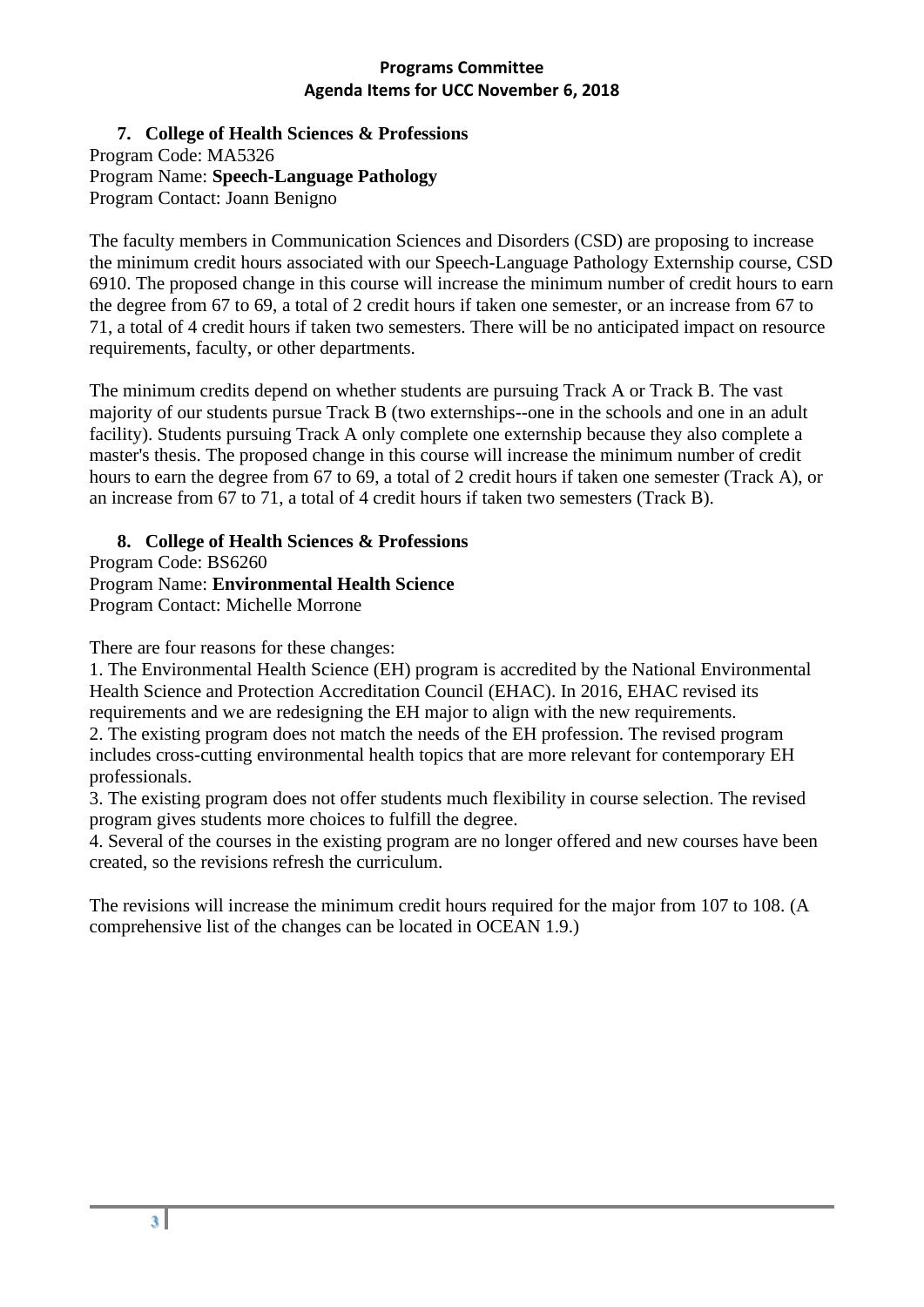#### **SECOND READINGS – NEW PROGRAMS**

**1. College of Arts & Sciences**  Program Code: ORXX15 Program Name: **Urban Planning & Sustainability** Contact: Edna Wangui The Urban Planning and Sustainability minor will provide students with a basic understanding of urban environments and how communities can support the three main components of sustainability: environmental quality, economic development, and social equity. This minor is 18 hours.

Foundations: GEOG 2500 Planning and the City

THREE of the following core courses (9 credits) GEOG 3260 Urban Geography GEOG 3500 Land Use Planning GEOG 4560 The City and the Environment GEOG 4520 Environmental and Sustainability Planning

TWO electives (6-8 hours) Courses used to complete your core course requirements cannot also be used as an elective.

We would like students to be able to share a maximum of 2 courses, or 7 credits, between Geography minors (including ORXX15, ORXX16, OR4231, and OR4233).

**2. College of Arts & Sciences**  Program Code: ORXX16 Program Name: **Globalization & Development** Contact: Edna Wangui

The globalization and development minor provide students with an understanding of contemporary global issues and a framework for key issues in national and international development especially as it relates to developing countries. The minor emphasizes an integrated approach to studying the relationship of global change to individual and community well-being. This minor is 18 hours.

Foundation Courses: Take one of the following: (3 credits) GEOG 1200 Intro to Human Geography GEOG 1310 Globalization and the Developing World GEOG 2400 Environmental Geography

Regional Geography: Take one of the following: (3 credits) GEOG 3310 Geography of Africa GEOG 3330 Appalachia: Land and People GEOG 3350 Geography of Latin America GEOG 3380 Geography of Asia

Core Requirement: Take one of the following: (3 credits) GEOG 3290 World Economic Geography GEOG 3400 Geographies of Development

Electives: Take 3 from a list of electives (see OCEAN 1.9 for complete list)- Courses used to complete regional or core requirements cannot be used as an elective.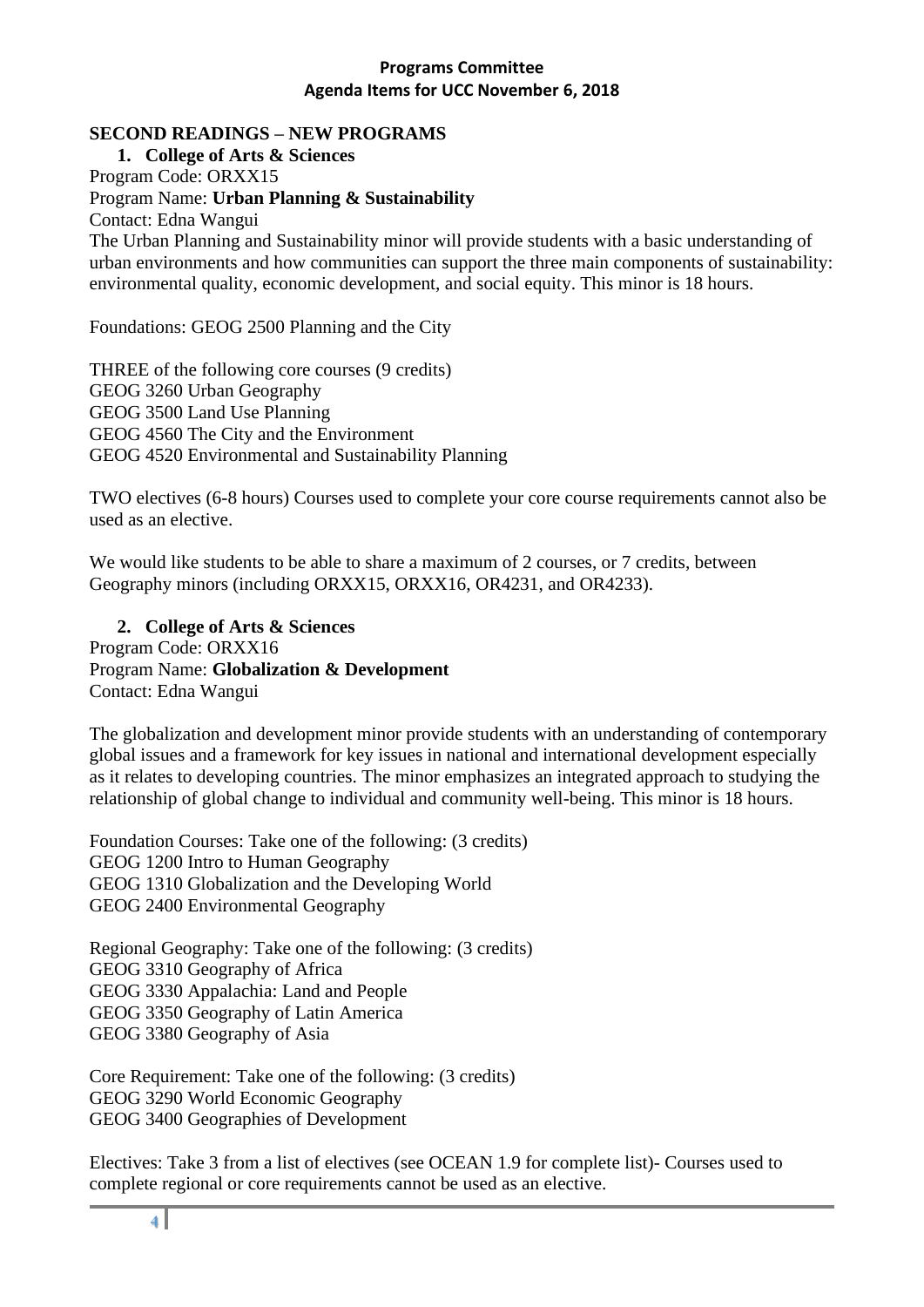We would like students to be able to share a maximum of 2 courses, or 7 credits, between Geography minors (including ORXX15, ORXX16, OR4231, and OR4233).

## **FIRST READING- PROGRAM CHANGES**

**1. The Patton College of Education**

Program Code: BS6396 Program Name: **Physical Science- Physics** Contact: Danielle Dani

All changes maintain program alignment with requirements for licensure and accreditation. Currently the program requires a total of 132 credit hours, including 10 credits hours of GEOL courses. The proposed changes do not affect the total number of program hours or the total number of required GEOL course hours.

Replace GEOL 2110 with GEOL 2080. GEOL 2110 has been indefinitely suspended. Replace GEOL 2550 with GEOL 2550 OR GEOL 2210. GEOL 2210 uses active learning strategies that may be transferable to K12 teaching settings.

#### **2. The Patton College of Education**

Program Code: BS6309 Program Name: **Integrated Science** Contact: Danielle Dani

All changes maintain program alignment with requirements for licensure and accreditation. Currently the program requires a total of 129 credit hours, including 16 credits hours of GEOL courses. The proposed changes do not impact the total number of program hours or the total number of required GEOL course hours.

Replace GEOL 2110 with GEOL 2310 OR GEOL 2170. GEOL 2110 has been indefinitely suspended.

Replace GEOL 1200 with GEOL 1350 OR GEOL 2150. It duplicates the required GEOL 1010 requirement.

Replace GEOL 2550 with GEOL 2550 OR GEOL 2210. GEOL 2210 uses active learning strategies that may be transferable to K12 teaching settings.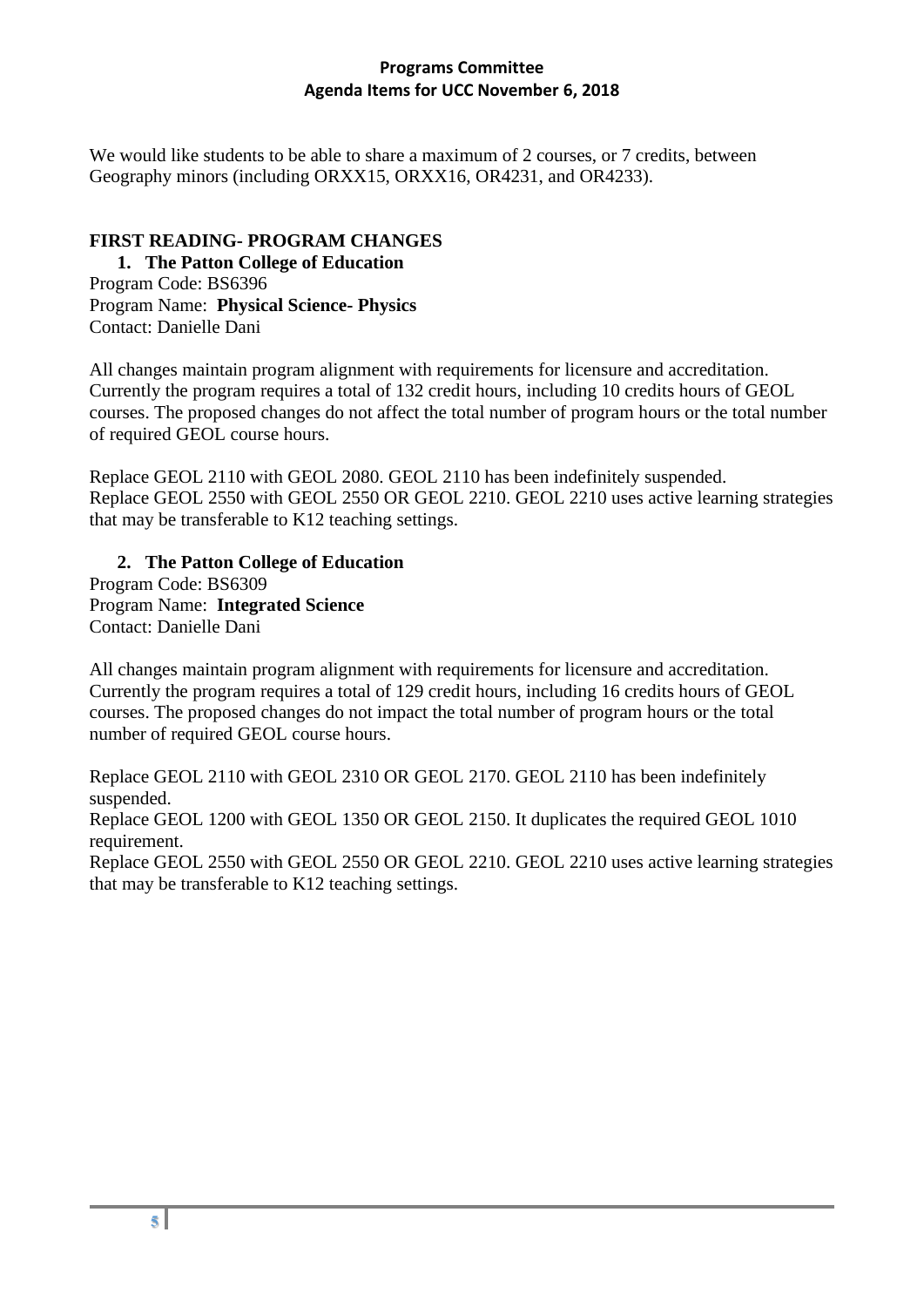**3. College of Health Sciences & Professions** Program Code: CTCING Program Name: **Clinical Informatics** Contact: Sally Marinellie

Following the acquisition of some market research information, we are proposing revisions to the clinical informatics certificate. Please see the table below for the current and revised programs. The three primary courses in the revised program (IHS 5513, HLTH 6801, and IHS 6803) provide a strong foundational start to clinical informatics. The revisions to this certificate will not have any impact on resources. This is a specialized certificate. The MPA program (Jason Jolley, Director) was informed of this change and did not express concerns. In addition, the BME program director (Doug Goetz) was informed and did not respond with any concerns.

| <b>Current program</b>                                                       | <b>Revised Program</b>                                                                                                         |
|------------------------------------------------------------------------------|--------------------------------------------------------------------------------------------------------------------------------|
| BME 5100: Medical Informatics (3cr)                                          | IHS 5513: Health Informatics (existing course)<br>(3cr)                                                                        |
| HLTH 6801: Health Information Systems<br>and Applications (3cr)              | HLTH 6801: Health Information Systems and<br>Applications (3cr)                                                                |
| HLTH 6802: Quantitative Methods in<br>Health Research (3cr)                  | IHS 6803: New course to be developed in project<br>management entitled Program Planning and<br>Evaluation in Health Care (3cr) |
| MPA 5590: Measuring Outcomes in<br>Public and Non-profit Organizations (3cr) | Remove                                                                                                                         |
| MPA 6800: Seminar in Public<br>Administration (3cr)                          | Remove                                                                                                                         |
| <b>TOTAL HOURS = 15</b>                                                      | <b>TOTAL HOURS = 9</b>                                                                                                         |

**4. College of Health Sciences & Professions** Program Code: CTGERO Program Name: **Gerontology Certificate** Contact: Julie Brown

The Department of Interdisciplinary Health Studies (IHS) proposes that the undergraduate certificate be restructured to provide a gerontology foundation that consists of select, required gerontology courses. Currently, certificate students are required to select any five courses from a pre-approved list. However, almost a quarter of the courses are no longer available as course options, a third pertains specifically to long-term care (and have pre-requisites), and the remaining courses are a mixture of age-related courses from different disciplines (only three are actual gerontology courses). Thus, it is possible for students to meet the current requirements without ever taking a gerontology course. In addition, there is a practicum/internship requirement that 1) varies in the amount of credits required (3 to 15 credits) and 2) is only readily available to those students enrolled within the major of those internship course listings.

The proposed structure will provide a true gerontology foundation with the requirement of three gerontology courses (9 credits) and two student-selected courses that reflect aging (i.e., older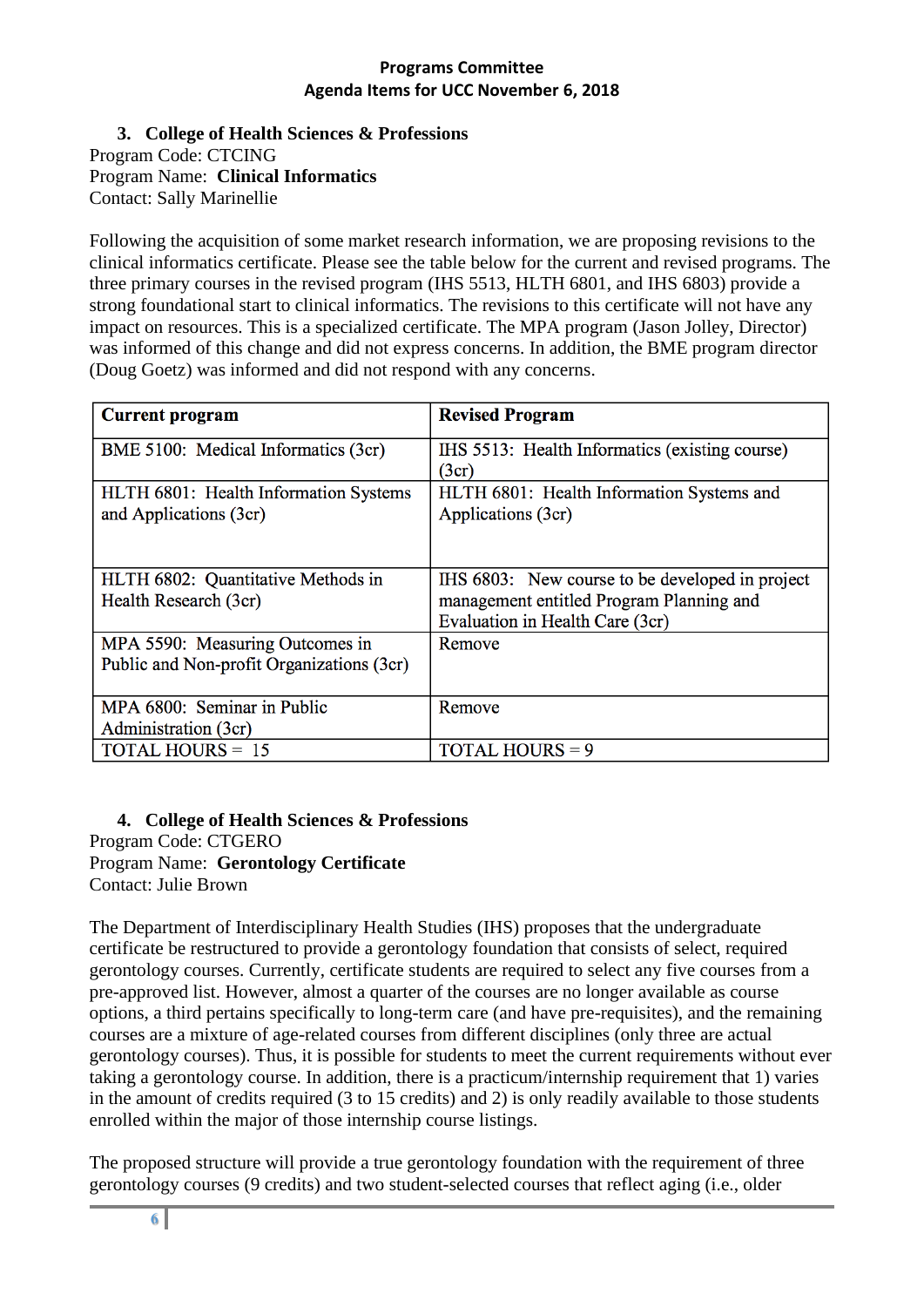adulthood) within its content. These two related courses may stem outside of the current course options but selected with the guidance of an advisor and approved by the coordinator. In addition, the internship will not be required since two of the required courses (CFS 4070 and CFS 4660) involve varying levels of community engagement within a gerontological context. There are no anticipated impacts on resources or other departments/colleges.

\*Additional electives to those listed in the proposal are listed in the Discussion tab.

# **FIRST READING- NEW PROGRAM/ CERTIFICATE**

**1. College of Health Sciences & Professions** Program Code: CTX44G Program Name: **Veterans Health Certificate** Contact: Sally Marinelle

While Ohio University prepares a large number of health and healthcare professionals with vast clinical roles, e.g., nurses, physician's assistants, physical therapists, social workers, clinical psychologists, hearing and speech professionals, and physicians, there are no specific academic programs of foci on the special needs of veterans and their families. In fact, there are few academic programs nationwide that provide this focus, and those that do exist are relatively new. The purpose of this certificate is to provide students and/or post-professional health and healthcare workers with a background in advanced and specific knowledge for work with veterans in health and healthcare settings. The topics will include, United States military history and culture as it pertains to the individuals' health, the Veteran's Affairs system and common and current medical conditions associated with the military service.

This specialized certificate includes three existing courses for a total of nine credit hours:

IHS 5400: Emphasize the importance of healthcare providers understanding of military culture and history, in order to be effective providers for this population.

IHS 5401: This course examines the current literature and epidemiological data on numerous biological, psychological, social diseases and conditions in military veterans and their families. This course also investigates the challenges regarding diagnosis and treatment of current and former military personnel and their families in comparison to civilian patients.

IHS 5402: The United States Department of Veterans Affairs (VA); including mission, organizational structure, history and evolution are explored with an emphasis placed on veterans' health and healthcare services

## **2. Russ College of Engineering and Technology**

Program Code: CTX71G Program Name: **Electronic Navigation** Contact: Jeffrey Dill

For nearly 50 years, Electrical Engineering (EE) faculty associated with the Avionics Engineering Center at Ohio University have taught graduate courses in electronic navigation. However, other than a handful of non-degree graduate students, these courses have been available solely to degreeseeking graduate students in EE. Over the past few years, interactions with colleagues and sponsors in industry have brought to light a need for structured training in electronic navigation at the